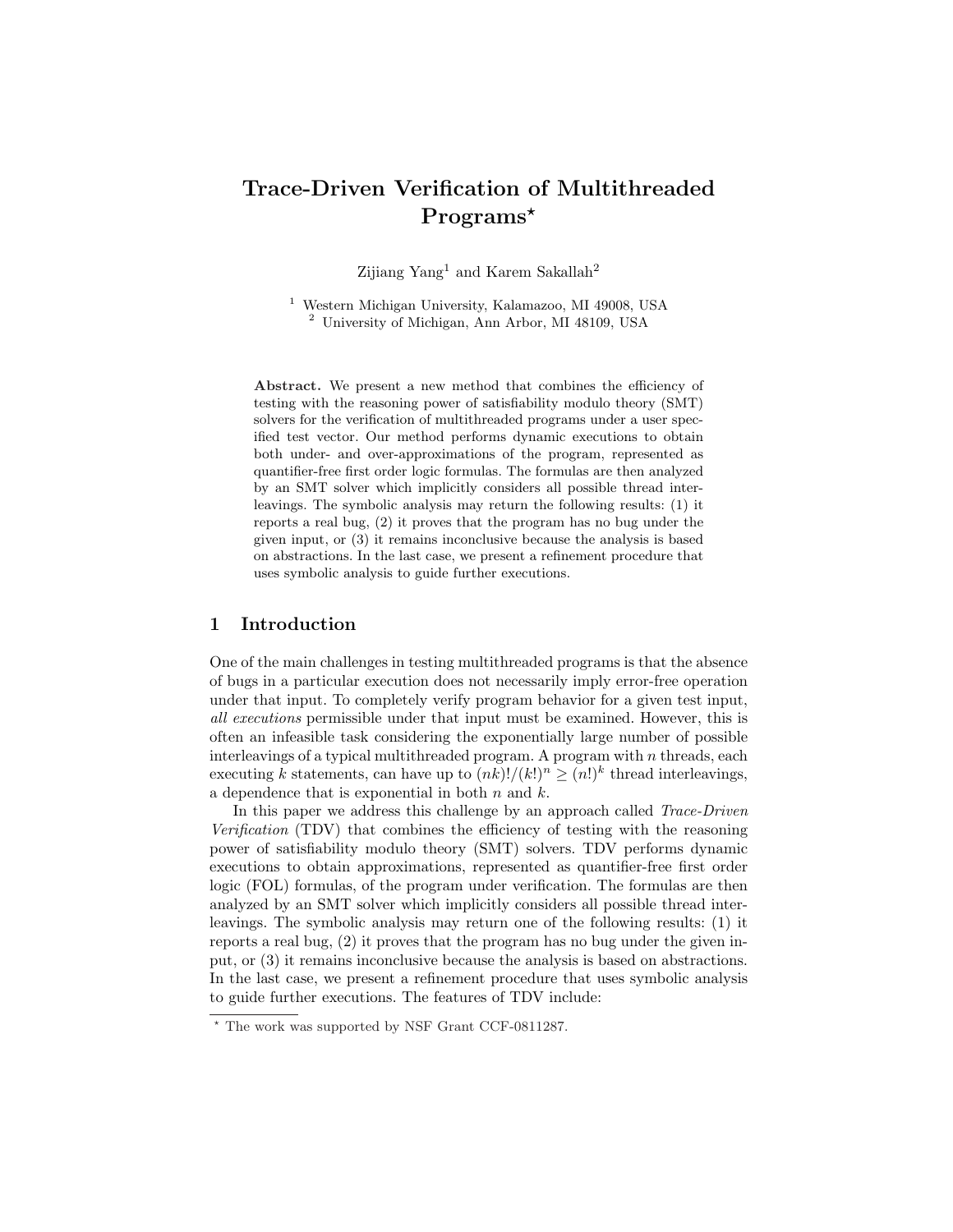- Implicit consideration of thread interleavings. As explicit enumeration of executions is intractable, the alternative we present is to capture thread interleavings implicitly as a set of constraints in a satisfiability formula. These constraints belong to the family of quantifier-free first order logic formulas for which efficient SMT solvers are available.
- Integration of dynamic executions and symbolic analysis. At any given time, TDV analyzes only the statements that appear in a particular execution under a user-specified test vector. It may report a real bug, or prove that the program behaves as expected under all thread interleavings stimulated by the given input. In either case, TDV avoids the analysis of statements that do not appear in an execution. However, it is also possible that the symbolic analysis, being an abstraction of program behavior, remains inconclusive. In such a case, TDV uses the symbolic analysis result to guide future concrete executions.
- Abstraction with both under- and over-approximations. Based on an execution, TDV infers both under- and over-approximations of the entire program. The under-approximation is complete so that any bug detected in the model is a real bug; while the over-approximation is sound so that it can be used to prove the absence of bugs.

The rest of the paper is organized as follows. After giving the algorithm overview in Section 2, we present the symbolic encoding of program traces in Section 3. The refinement procedure is illustrated in Section 4. In Section 5 we outline several encoding and algorithmic optimizations to improve scalability. We discuss related work in Section 6. Finally we present experimental results in Section 7 and conclude the paper in Section 8.

# 2 Algorithm Overview

Consider a multithreaded program P where threads communicate via shared variables. Without loss of generality, we assume there is at most one shared variable access at a program statement<sup>3</sup>. Then each statement constitutes an atomic computational step, at which granularity the thread scheduler can switch control between threads during the execution.

Consider the program, shown in Fig. 1, that consists of two concurrently running threads. In a typical testing environment, even if we run the program multiple times under the test input  $a = 1, b = 0$ , we may obtain the same executed trace  $\pi_1 = \langle 1, 2, 5, 6, 7 \rangle$  where the integer values indicate the line numbers. In general, an executed trace is an ordered sequence of program statements executed by the different threads. Although  $\pi_1$  does not cause an assertion failure

<sup>&</sup>lt;sup>3</sup> If there are multiple shared variable accesses in one statement, we can introduce additional local variables and split the statement into multiple statements such that each statement has at most one shared variable. For example, consider a statement  $a = x + y$  with shared variables x, y and local variable a. It can be split into two statements  $t = y$  and  $a = x + t$  with the help of a temporary local variable t.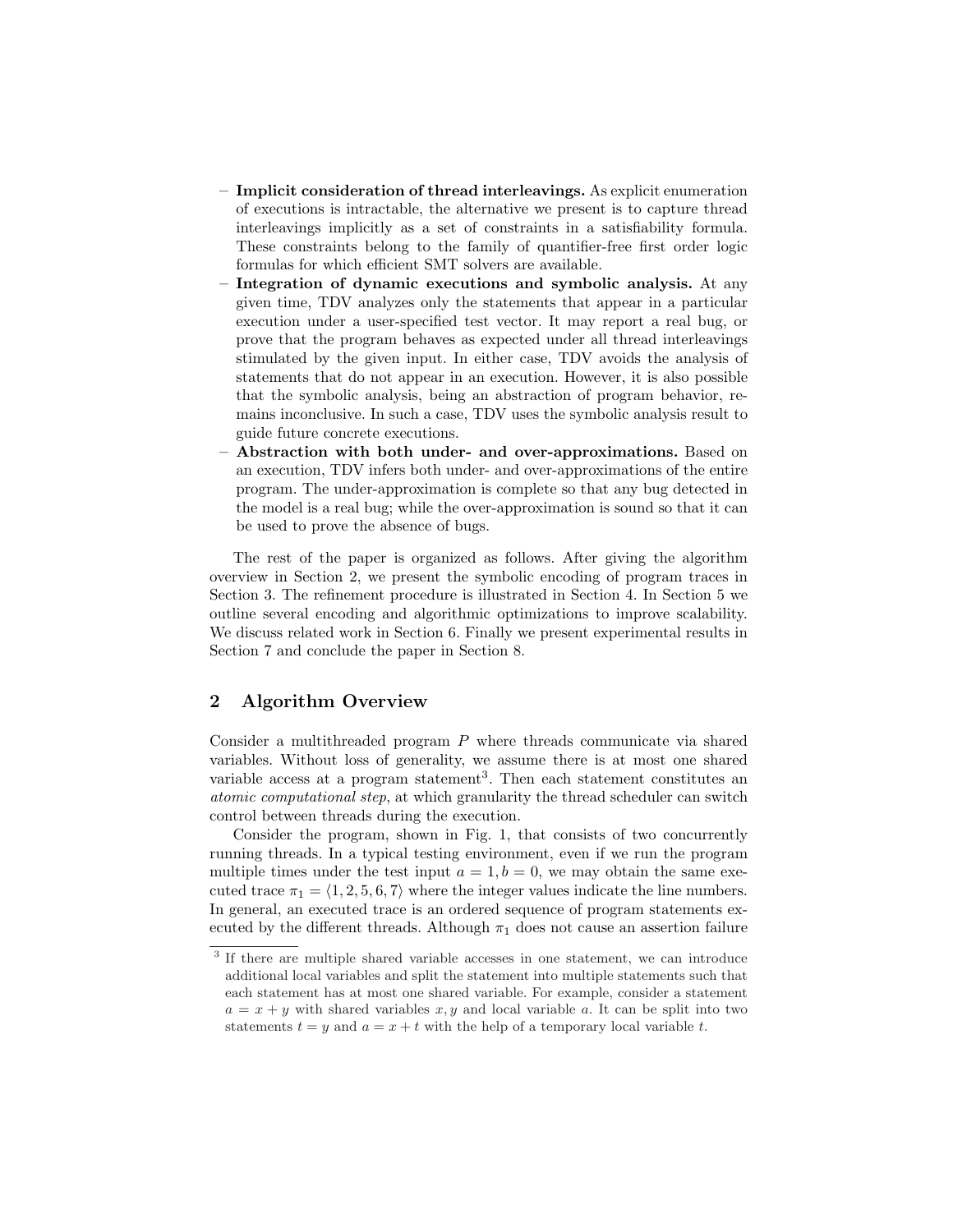| Thread 1:                      | Thread 2:        |
|--------------------------------|------------------|
| foo (int a) $\{$               | $bar(int b)$ {   |
| $y = a + 1$ ;<br>1             | 6 if $(b \ge 0)$ |
| if $(y < 2)$<br>$\overline{2}$ | $y = b + 1$ ;    |
| complexA();<br>3               | else<br>8        |
| else                           | complexB()<br>9  |
| $assert(v>=2);$<br>5           |                  |
|                                |                  |

Fig. 1. A program with the shared variable y and local variables  $a, b$ .

on Line 5, we cannot conclude the absence of assertion failures in this program as this input admits other interleavings of these two threads. Table 1 shows the set  $\Pi(\pi_1)$  of all 10 possible interleavings of  $\pi_1$ . For each trace in the table, the bottom row indicates whether the assertion on Line 5 holds (h) or fails (f). However, not all the interleavings in  $\Pi(\pi_1)$  are valid executions. Closer examination of  $\pi_6$  and  $\pi_9$  shows that they are infeasible traces, due to the violation of program semantics. In particular, after  $y$  is updated by Thread 2 on Line 7, it is not possible for Thread 1 to follow the Else branch on Line 2. Let  $\Pi_P(\pi_1)$  be the set of interleavings derived from  $\pi_1$  that are consistent with the semantics of the program P. We have  $\Pi_P(\pi_1) = {\pi_1, \pi_2, \pi_3, \pi_4, \pi_5, \pi_7, \pi_8, \pi_{10}}$ . We call a trace  $\pi_i \in \Pi_P(\pi_1) \setminus \{\pi_1\}$  an *induced trace* of  $\pi_1$ .

**Table 1.**  $\Pi(\pi_1)$ : all the thread interleavings of  $\pi_1$ . The two interleavings marked with an asterisk are invalid since they violate program semantics.

| Step           | $\pi_1$ | $\pi_2$        | $\pi_3$        | $\pi_4$ | $\pi_5$ | $\pi_6^*$ | $\pi_7$ | $\pi_8$ | $\pi_9^*$ | $\pi_{10}$ |
|----------------|---------|----------------|----------------|---------|---------|-----------|---------|---------|-----------|------------|
|                |         |                |                |         |         |           | 6       | 6       | 6         |            |
| $\overline{2}$ | 2       | $\overline{2}$ | $\mathfrak{D}$ | 6       |         |           |         |         |           |            |
| 3              | 5       | 6              |                |         | 2       |           | 2       | 2       |           |            |
| $\overline{4}$ | 6 5     |                |                | 715     |         | 12        | 15      |         |           |            |
| 5              |         |                | 715            |         | 5       | 5         |         | 15      | 5         | 5          |
| assert         |         |                |                |         |         |           |         |         |           |            |

In order to check for assertion failures not only in  $\pi_1$  but also in its induced traces, we construct an FOL formula  $\varphi(\pi)$  that implicitly models all the traces in  $\Pi_p(\pi)$  (see Section 3.1 for details). A satisfying assignment to  $\varphi(\pi)$  indicates a true assertion failure and can be used to identify the particular thread interleaving that produces it. If  $\varphi(\pi)$  is unsatisfiable, however, we cannot conclude correctness because  $\varphi(\pi)$  is an under-approximation of program behavior. To understand the reason consider a statement  $\text{assert}(C_{complexA})$  inside complexA() on Line 3 in Fig. 1. Given the executed trace  $\pi_1 = \langle 1, 2, 5, 6, 7 \rangle$ ,  $\varphi(\pi_1)$  itself cannot reveal any assertion failure inside complexA() since the assert( $C_{complexA}$ ) statement does not even appear in any traces of  $\Pi_p(\pi_1)$ . On the other hand, there exist valid executions that execute complexA() (e.g.  $\pi' = \langle 1, 6, 7, 2, 3, \ldots \rangle$ ). Thus an assertion failure is still possible under the test input  $a = 1, b = 0$ .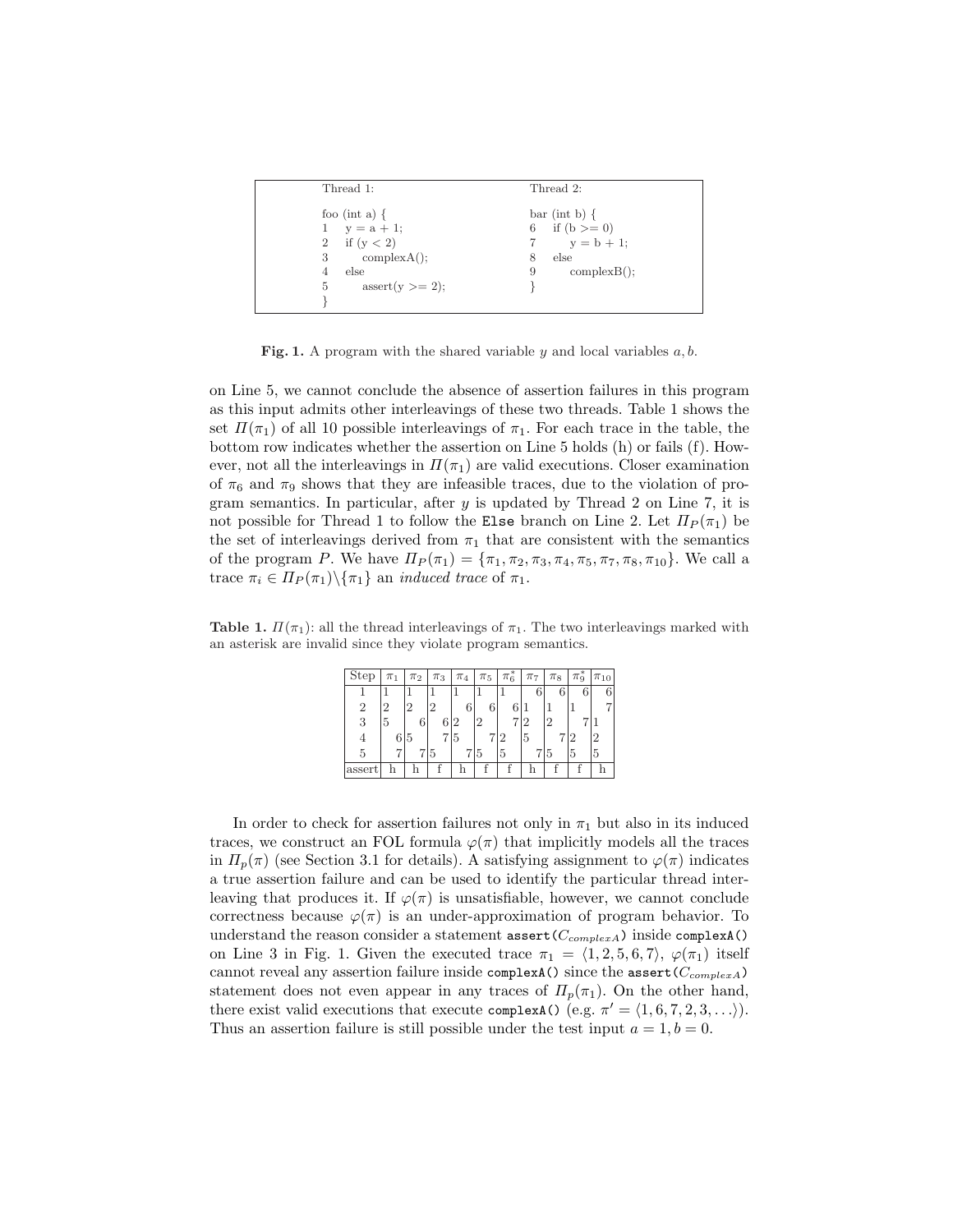

Fig. 2. Trace-driven verification flow.

To insure correctness (absence of assertion failures), all execution traces permissible under that input must be examined. We relax, or abstract  $\varphi(\pi)$ , by making changes to and dropping some of its constraints (see Section 3.2 for details). This leads to  $\psi(\pi)$ , an FOL formula that represents an over-approximation to the program behavior under the specified input. If  $\psi(\pi)$  is unsatisfiable, we can provably conclude the absence of assertion failures for all thread interleavings under the specified input. Otherwise we need to check if the reported violation is true or spurious. In the latter case, TDV performs refinement by modifying the control flow in order to examine other executions of  $P$  under the same test input.

As illustrated in Fig. 2, TDV consists of the following steps:

- 1. Run the program under a given user input to obtain an initial execution trace  $\pi$ .
- 2. Using an encoding along the lines illustrated in Section 3.1, construct an FOL formula  $\varphi(\pi)$ .
- 3. Using an SMT solver, check the satisfiability of  $\varphi(\pi)$ .
	- If  $\varphi(\pi)$  is found to be satisfiable, a real bug is found. Based on the solution to  $\varphi(\pi)$  we can report to the user the specific scheduling that exposes the bug.
	- If  $\varphi(\pi)$  is found to be unsatisfiable, we relax  $\varphi(\pi)$  to obtain  $\psi(\pi)$ . This allows us to examine sibling traces, i.e., traces that conform to the same input but cover different statements.
		- If  $\psi(\pi)$  is found to be unsatisfiable, we can conclude that the property holds under all possible thread interleavings under the given test input.
		- If  $\psi(\pi)$  is found to be satisfiable, the SMT solver returns a counterexample, which is used to guide new executions that are guaranteed to touch new statements that have not appeared in previous executions.

# 3 Symbolic Encoding of Execution Traces

An executed trace is a sequence  $\pi = \langle (t_1, l_1, o_1, Q_1), \ldots, (t_n, l_n, o_n, Q_n) \rangle$  that lists the statements executed by the various threads. Each tuple  $(t, l.o, Q) \in \pi$ is considered to be an atomic computational step where  $t$  is the thread id,  $l$  is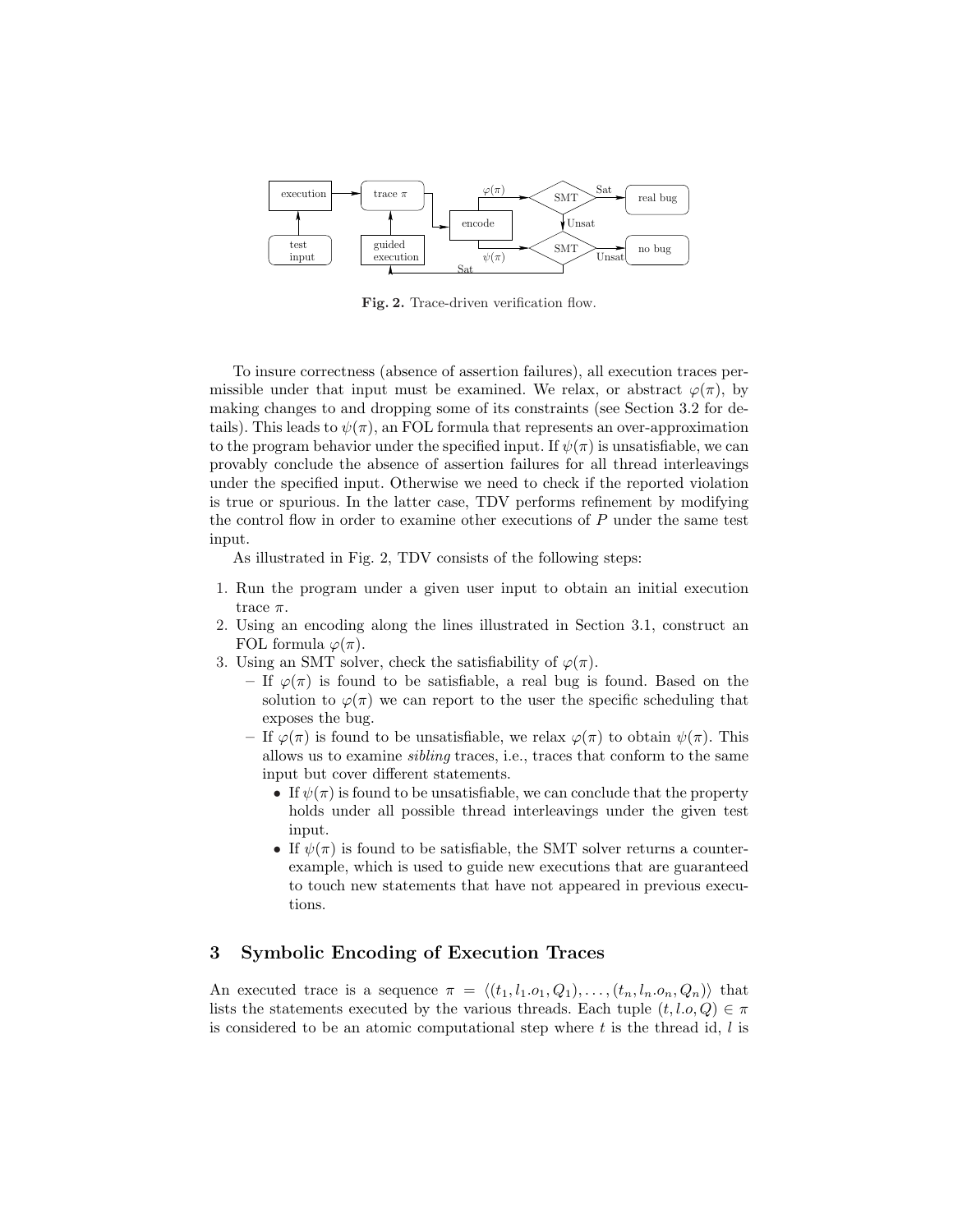the line number for the statement,  $o$  is an *occurrence index* that distinguishes the different executions of the same statement, and  $Q$  is the statement type that can be one of assign, branch, jump, fork, join or assert. In this paper we assume all the executions eventually terminate<sup>4</sup>.

We consider three basic types of statements: assignment  $v = E$  where E is an arithmetic expression, branch  $C'l.o$  where C is a relational expression, and jump goto l.o. Note that  $C'll$  only lists the destination if C holds because no two branches can be taken simultaneously in an executed trace<sup>5</sup>. Besides the basic types, we also allow assert(C) for checking assertions, exit for signaling the termination of a thread, and the synchronization primitives. fork(t) and join(t) allow a thread to dispatch and wait for the completion of another Thread  $t$ . Given a program written in a full-fledged programming languages like C, one can use pre-processing [21] to simplify its executed traces into the basic statements described above.

#### 3.1 Under-Approximation FOL Formula  $\varphi(\pi)$

The key to the TDV algorithm is the construction of appropriate FOL formulas that can be easily checked with SMT solvers.

Let  $V_G$  and  $V_L(t)$  denote the set of global and local variables in Thread t, respectively. Let the set of variables visible to t be  $V(t) = V_G \cup V_L(t)$ . In addition to program variables, we introduce a statement location variable  $L_t$  for each thread, whose domain includes all the possible line numbers and occurrence indices. To model nondeterminism in the scheduler, we add a variable  $T$  whose domain is the set of thread indices. A transition in Thread  $t$  is executed only when  $T = t$ . At every transition step we add a fresh copy for each variable. That is,  $v[i]$  denotes the copy of v at the *i*-th step. Given an executed trace  $\pi$ ,  $\varphi(\pi)$ consists of following constraints:

- **Program transition constraint**  $\delta_{\pi}$  that expresses the effect of executing a particular statement of the program by a particular thread. For each tuple  $(t, l.o, Q)$  except when Q is exit, we assume the next tuple to be executed by Thread t is  $(t, l', o', Q')$ . Once the last tuple  $(t, l.o, exit)$  of Thread t has been executed, we use  $\Delta$  to indicate the end of Thread t. Let  $\delta_{t,l.o}[i]$  denote the constraints of  $(t, l.o, Q) \in \pi$  at step i. Fig. 3 shows the encoding for different types of tuples. For example, the one for  $(t, l.o, v = E)$  states that if Thread t executes the statement at step i, the following updates occur at step  $i + 1$ :
	- 1. the next statement for Thread t to execute is  $l'.o'$ ;
	- 2. the value of v at step  $i + 1$  is  $E|_{V \to V[i]}$  with all variables in E replaced by their corresponding versions at step  $i$ ; and
	- 3. other visible variables remain unchanged.

<sup>4</sup> For nonterminating programs, our procedure can be used as a bounded analysis tool to search for bugs up to a bounded number of execution steps.

 $5$  A conditional branch such as if C then  $l_1$  :... else  $l_2$  :... results in the executed trace  $C?l_1$  if the then branch is executed, and  $\neg C?l_2$  otherwise.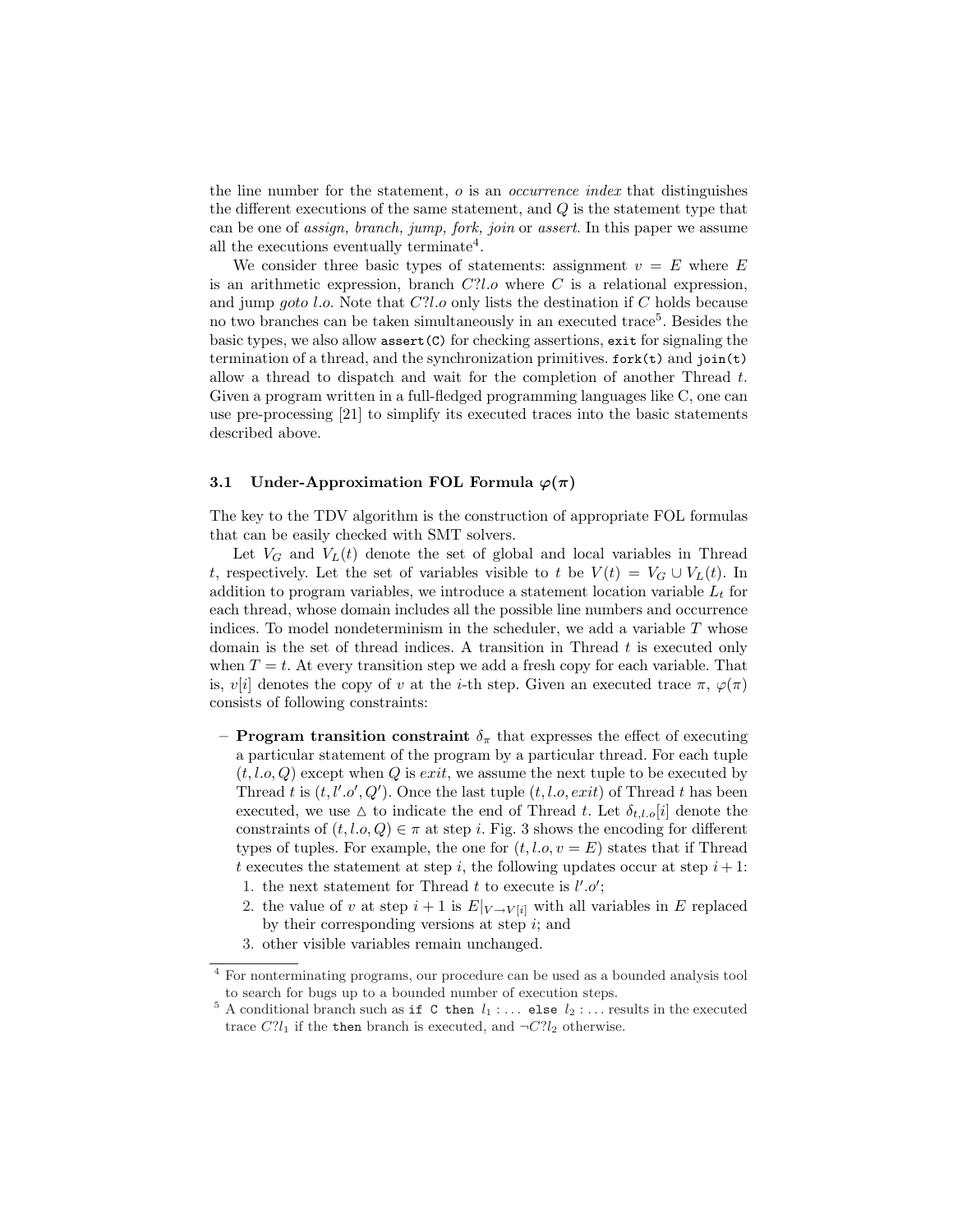The program transition constraint  $\delta_{\pi}$  is defined as

$$
\delta_{\pi} \equiv \bigwedge_{i=1}^{|\pi|} \bigwedge_{(t,l.o)} \delta_{t,l.o}[i] \tag{1}
$$

assignment: (t, l.o.,  $v = E$ )  $T[i] = t \wedge L_t[i] = l.o \rightarrow$  $L_t[i+1] = l'.o' \wedge v[i+1] = E|_{V \to V[i]} \wedge V(t) \backslash v[i+1] = V(t) \backslash v[i]$ conditional branch: (t, l.o, C?l'.o')  $T[i] = t \wedge L_t[i] = l.o \wedge C|_{V \to V[i]} \to L_t[i+1] = l'.o' \wedge V(t)[i+1] = V(t)[i]$ thread termination: (t, l.o, exit)  $T[i] = t \wedge L_t[i] = l.o \rightarrow L_t[i+1] = \Delta \wedge V(t)[i+1] = V(t)[i]$ unconditional jump: (t, l.o, goto l'.o')  $T[i] = t \wedge L_t[i] = l.o \rightarrow L_t[i+1] = l'.o' \wedge V(t)[i+1] = V(t)[i]$ thread fork:  $(t, l.o, fork(t'))$  $T[i] = t \wedge L_t[i] = l.o \rightarrow$  $L_t[i+1] = l'.o' \wedge L_{t'}[i+1] = s_{t'} \wedge V(t)[i+1] = V(t)[i]$ thread join:  $(t, l.o, join(t'))$  $\ddot{\phantom{0}}$  $T\left[i\right] = t \wedge L_t\left[i\right] = l.o \wedge L_{t'}\left[i\right] = \Delta \rightarrow$  $L_t[i+1] = l'.o' \wedge V(t)[i+1] = V(t)[i]$ !<br>! ∧  $\frac{1}{2}$  $T[i] = t \wedge L_t[i] = l.o \wedge L_{t'}[i] \neq \Delta \rightarrow$  $L_t[i+1] = l.o \wedge V(t)[i+1] = V(t)[i]$ !'<br>.  $lock: (t, l.o, lock(lk))$  $\overline{a}$  $T[i] = t \wedge L_t[i] = l.o \wedge \neg lk[i] \rightarrow$  $L_t[i+1] = l'.o' \wedge lk[i+1] = true \wedge V(t)\Bra{lk[i+1]} = V(t)\Bra{lk[i]}$ !<br>! ∧  $(T[i] = t \wedge L_t[i] = l.o \wedge lk[i] \rightarrow L_t[i+1] = l.o \wedge V(t)[i+1] = V(t)[i])$ unlock:  $(t, l.o. \text{unlock}(lk))$  $T[i] = t \wedge L_t[i] = l.o \rightarrow$  $L_t[i+1] = l'.o' \wedge lk[i+1] = false \wedge V(t)\Bigr\backslash lk[i+1] = V(t)\Bigr\backslash lk[i]$ 

Fig. 3. Program transition constraints.  $T[i]$  is the active thread at step i;  $L_t[i]$  ( $L_t[i+1]$ ) is the statement location at step i  $(i+1); E|_{V \to V[i]}(C|_{V \to V[i]})$  substitute all variables in  $E(C)$  by the by their corresponding versions at step i;  $V(t)\backslash v[i + 1] = V(t)\backslash v[i]$ denotes all visible variables in  $t$  keep their value except variable  $v$ .

– Initial condition constraint  $\iota_{\pi}$  that specifies the starting locations for each thread as well the initial values of program variables, including the values set by the input vector.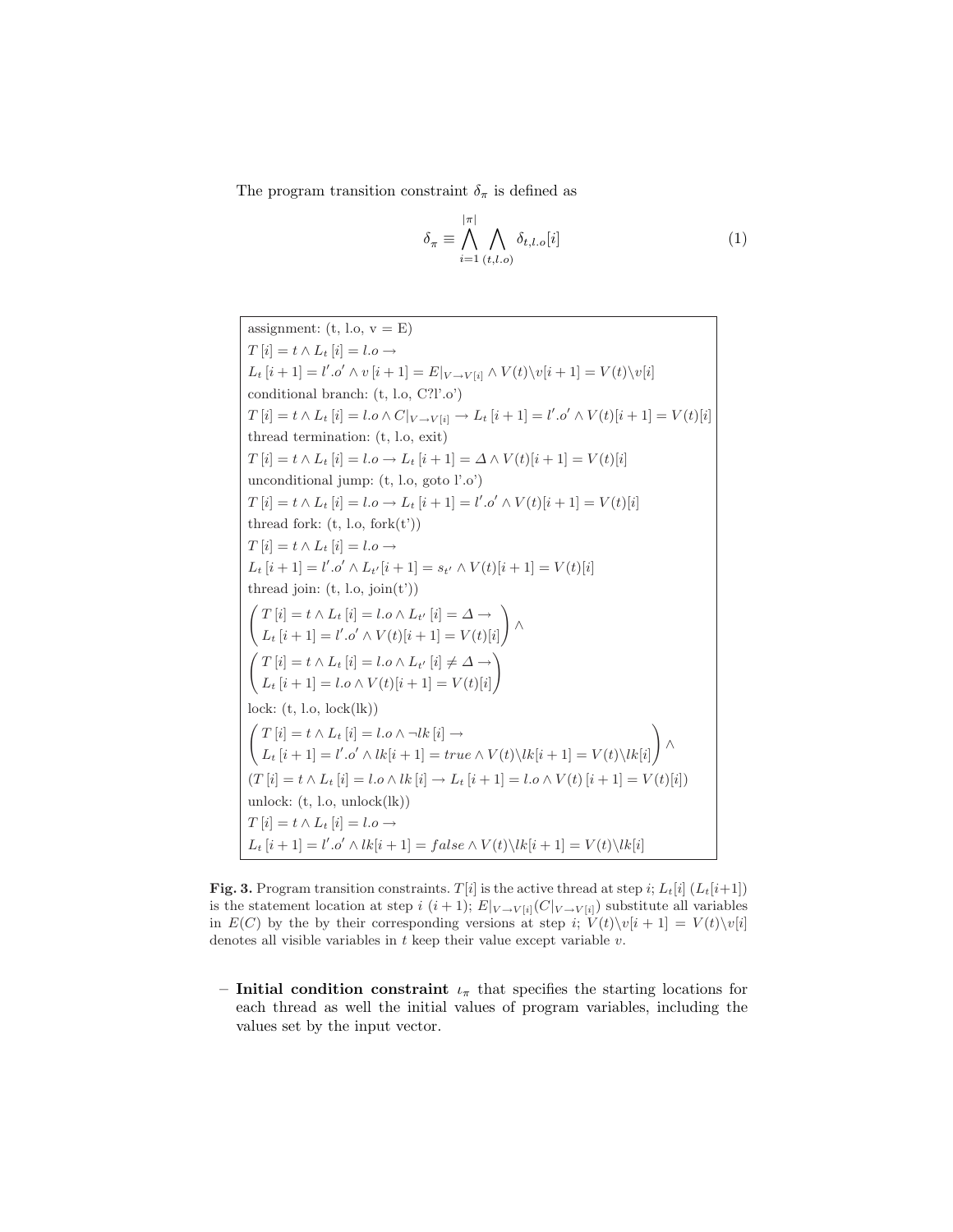– Trace enforcement constraint  $\varepsilon_{\pi}$  that restricts the encoded behavior to include only the statements appearing in an executed trace  $\pi$ . For each  $(t, l.o, C? l'. o') \in \pi$  we assume condition C holds on line l at o-th occurrence in  $\pi.$  Then we have

$$
\varepsilon_{\pi} \equiv \bigwedge_{i=1}^{|\pi|} \bigwedge_{(t,l.o)} (T[i] = t \wedge L[i] = l.o \rightarrow C|_{V \rightarrow V[i]})
$$
 (2)

– Thread control constraint  $\tau_{\pi}$  that (1) insures that the local state of a thread (the values of its local variables) remains unchanged when the thread is not executing, and (2) insures that the thread cannot be selected for execution after it has terminated. These two constraints are specified in Equation 3.

$$
\tau_{t,idle}[i] \equiv T[i] \neq t \rightarrow L_t[i+1] = L_t[i] \land V_L(t)[i+1] = V_L(t)[i]
$$
\n
$$
\tau_{t,done}[i] \equiv L_t[i] = \Delta \rightarrow T[i] \neq t
$$
\n(3)

The thread control constraint is defined as follows:

$$
\tau_{\pi} \equiv \bigwedge_{i=1}^{|\pi|} \bigwedge_{t=1}^{N} (\tau_{t,idle}[i] \wedge \tau_{t,done}[i] \wedge \tau_{other})
$$
\n(4)

In  $\tau_{other}$ , additional optional constraints can be included to model particular scheduling policy.

 $-$  **Property constraint**  $\rho_P$  that indicates the correctness conditions, specified as assertions within the program in this paper, that we would like to check for validity under all possible executions. Note that many common programming errors can be modeled as assertions [21]. Let  $(t, l, assert(C))$  be an assertion on line  $l$  in Thread  $t$ . The property constraint can be specified as follows:

$$
\rho_P \equiv \bigwedge_{i=1}^{|\pi|} \bigwedge_{(t,l)} (T[i] = t \wedge L[i] = l \rightarrow C|_{V_C \rightarrow V_C[i]}) \tag{5}
$$

Note that properties encoded by  $\rho_P$  are not necessarily the assertions appearing in  $\pi$  only; the assertions may appear anywhere in the program P. This is a crucial requirement for our trace-based method to find real failures anywhere in the program, or to prove the absence of assertion failures of the program.

Whether the property  $\rho_P$  holds for all possible thread interleavings in  $\Pi_P(\pi)$ is determined by checking the validity of the formula:  $\iota_{\pi} \wedge \delta_{\pi} \wedge \tau_{\pi} \wedge \varepsilon_{\pi} \rightarrow \rho_{P}$ , which is equivalent to checking the *satisfiability* of the formula

$$
\varphi(\pi) \equiv \iota_{\pi} \wedge \delta_{\pi} \wedge \tau_{\pi} \wedge \varepsilon_{\pi} \wedge \neg \rho_{P} \tag{6}
$$

Equation 6, which implicitly represents all thread interleavings of  $\Pi_P(\pi)$ , is still an under-approximation of the behavior of program P under the given test input. Therefore, a solution to  $\varphi(\pi)$  reveals real errors in the program, but the unsatisfiability of  $\varphi(\pi)$  does not prove the absence of errors.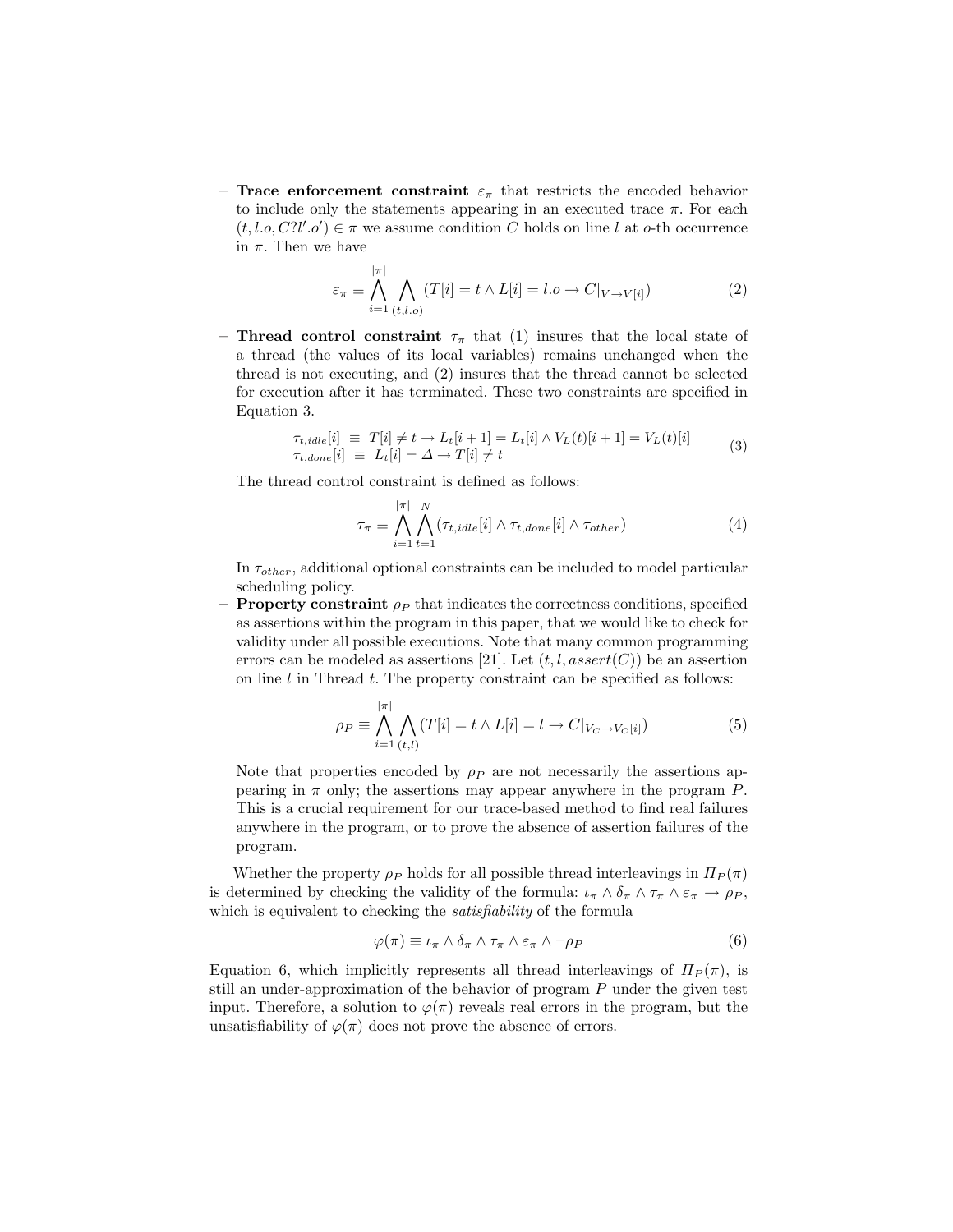#### 3.2 Over-Approximation FOL Formula  $\psi(\pi)$

Let  $\Pi_P(\vec{v})$  be the set of all possible execution traces of program P under the test input  $\vec{v}$ . The set of interleavings considered by  $\varphi(\pi)$  is  $\Pi_P(\pi) \subseteq \Pi_P(\vec{v})$ .

To catch assertion violations in branches not yet executed in  $\pi$ , or to establish the absence of such violations in all traces, we need an over-approximation of  $\Pi_P(\vec{v})$ . The over-approximated encoding can be obtained from  $\varphi(\pi)$  with the following changes:

- Remove the trace enforcement constraint  $\varepsilon_{\pi}$  that prohibits any trace  $\pi' \notin$  $\Pi_P(\pi)$  from being considered in  $\varphi(\pi)$ . In Fig. 1, for example, a trace starting from  $\langle 1, 6, 7, 2, 3, \ldots \rangle$  can be a valid execution according to the program. However, the  $\varepsilon_{\pi}$  constraint  $T[i] = 1 \wedge L[i] = 2 \rightarrow y[i] \geq 2$  prohibits the trace from being considered.
- Collapse multiple occurrences. For statements that occur more than once, we consider only one instance in the transition constraint. Thus the occurrence index o is no longer needed. This leads to a modified transition constraint  $\delta^o_\pi$ .
- Add control flow constraints  $\lambda_{\pi}$  for un-executed statements.  $\lambda_{\pi}$  keeps the control flow logic but ignores the data logic in those statements that do not occur in  $\pi$ . The purpose of  $\lambda_{\pi}$  is to force the over-approximated behavior to at least follow the control flow logic of program P. Here we consider assignments and conditional branches. Given a conditional branch  $(t, l, C?l_1 : l_2) \notin \pi$  that executes  $l_1$  next if C is true and  $l_2$  next otherwise, we add a constraint to  $\lambda_{\pi}[i]$ :

$$
T[i] = t \wedge L_t[i] = l \to L_t[i+1] = l_1 \vee L_t[i+1] = l_2. \tag{7}
$$

Similarly, for an assignment statement  $(t, l, v = E) \notin \pi$  that executes  $l_1$  next, the constraint added to  $\lambda_{\pi}[i]$  is

$$
T[i] = t \wedge L_t[i] = l \to L_t[i+1] = l_1 \tag{8}
$$

After the modifications above we obtain the following over-approximation:

$$
\psi(\pi) \equiv \iota_{\pi} \wedge \delta_{\pi}^{o} \wedge \tau_{\pi} \wedge \lambda_{\pi} \wedge \neg \rho_{P} \tag{9}
$$

Let  $\Omega(\pi)$  be the set of interleavings considered by  $\psi_{\pi}$ ; then  $\Omega(\pi) \supseteq \Pi_P(\vec{\upsilon})$ is an over-approximation of the program behavior under the test vector  $\vec{v}$ . In general, the unsatisfiability of  $\psi(\pi)$  proves P has no assertion failures under the test vector  $\vec{v}$ . The downside of using  $\psi(\pi)$  is the inevitability of invalid executions which need to be filtered out afterwards. In the running example in Fig. 1, the SMT solver may report  $\pi_6$  in Table 1 as a satisfiable solution of  $\psi(\pi)$ . However, it is not a feasible trace since the behavior of the step in line 2 is unspecified in  $\psi(\pi)$  when  $y < 2$ .

#### 4 Refinement

#### 4.1 Analysis-Guided Execution

Let  $CEX_{\pi}$  be a satisfiable assignment to all variables in  $\psi(\pi)$ ; it is called a potential counterexample. In the counterexample guided abstraction refinement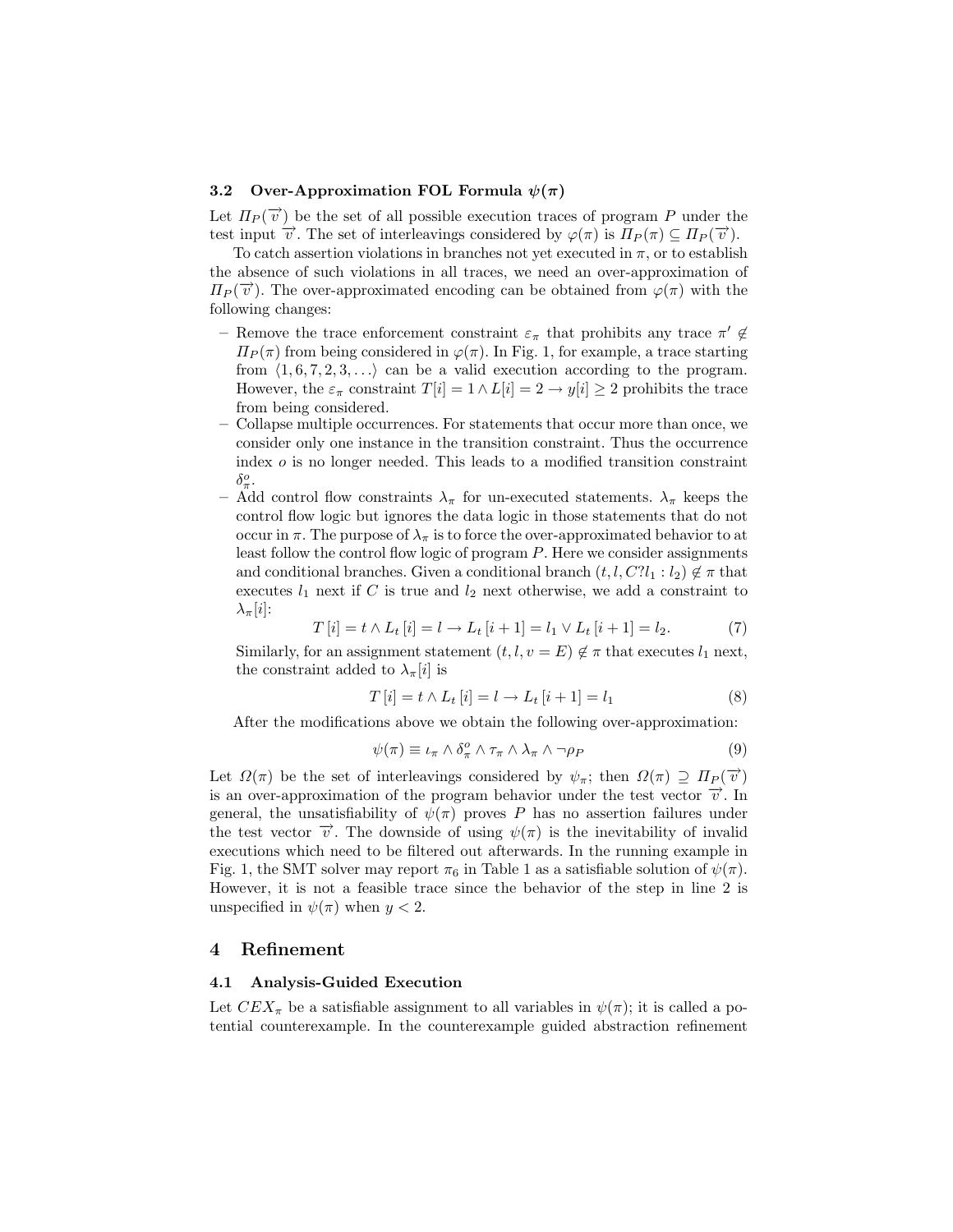(CEGAR) framework, a decision procedure (theorem prover, SAT solver, or BDDs) [8, 2, 1, 27] has been used to check whether  $CEX_{\pi}$  is feasible in P, and if not, to refine the over-approximation. Such an approach may not be scalable for handling multithreaded software due to the program complexity and the length of the counterexamples.

Instead, we use guided concrete execution rather than a theorem prover or a SAT solver. Let  $T = \bigcup_{i=1}^{|\pi|} {T[i]}$  be the set of thread selection variables at all time steps, and let  $L = \bigcup_{i=1}^{|\pi|} \bigcup_{t=1}^{N} \{L_t[i]\}\$ be the set of line number variables. Given  $CEX_{\pi}$ , we first extract a thread schedule  $SCH_{\pi} = \exists_{v \in \{T \cup L\}}.CEX_{\pi}$ , and organize it as a sequence

$$
\pi_{SCH} = \langle (t_1, l_1), (t_2, l_2), \dots, (t_{|\pi|}, l_{|\pi|}) \rangle
$$

Note that the occurrence index is not needed as the sequence uniquely identifies a trace (although it may be infeasible). The program is then re-executed by trying to follow  $\pi_{SCH}$ ; this is implemented by using check-point and restart techniques as in [30]. If the re-execution can follow  $\pi_{SCH}$  to completion, then  $\pi_{SCH}$  represents a real bug. Otherwise, we obtain a new executed trace

$$
\pi' = \langle (t_1, l_1 \ldots, t_{k-1}, l_{k-1} \ldots, t_{k-1}) \rangle, (t'_k, l'_k \ldots, t'_k, \ldots, t'_{|\pi'|}, l'_{|\pi'|} \ldots, l'_{|\pi'|}) \rangle .
$$

 $\pi$  and  $\pi'$  have the same thread ids and line numbers for the first  $k - 1$  steps. But starting from the k-th step  $\pi'$  can no longer follow  $\pi$  and completes the execution on its own.

To sum up, by performing a guided execution after analyzing the overapproximation  $\psi(\pi)$ , we are able to either validate the potential counterexample  $CEX_{\pi}$ , or obtain a new execution  $\pi'$  for a further analysis.

#### 4.2 Avoid Redundant Checks

To avoid performing symbolic analysis on executed traces that have been analyzed before, we maintain a set  $\chi$  of already inspected traces. Let  $\{\pi_1, \ldots, \pi_m\}$ be the set of executed traces in the first  $m$  iterations that have been analyzed. If  $\psi(\pi_m)$  is satisfiable, we are only interested in a solution  $\vec{S}$  such that the trace  $\pi_{\overline{S}}$  corresponding to  $\overline{S}$  satisfies  $\pi_{\overline{S}} \notin \Pi_P(\pi_i)$  for all  $1 \leq i \leq m$ . Such requirement is not only for performance, but also for the termination of the algorithm: without  $\chi$  our algorithm may analyze the same executed trace infinitely.

Let  $\pi_t$  be a subsequence of  $\pi$  that is executed by Thread t. For two such subsequences  $\pi_t^1$  and  $\pi_t^2$  from two different executed traces, if they visit the same set of branch statements in  $t$  and have the same truth value of the conditionals at each branch, then  $\pi_t^1 \equiv \pi_t^2$  (same statements are visited in the same order). Therefore, the trace enforcement constraint  $\varepsilon_{\pi_t}$  uniquely identifies a trace  $\pi_t$  in Thread t. As  $\Pi_P(\pi)$  is the interleavings among the traces  $\pi_{t_1}, \ldots, \pi_{t_N}$ , they are identified by  $\varepsilon_{\pi} = \varepsilon_{\pi_{t_1}} \wedge \ldots \wedge \varepsilon_{\pi_{t_N}}$ . In the other words, in order to find a trace not in  $\Pi_P(\pi)$ , we must add the constraint  $\neg \varepsilon_\pi$ . Assume  $\{\pi_1, \ldots, \pi_m\}$  are the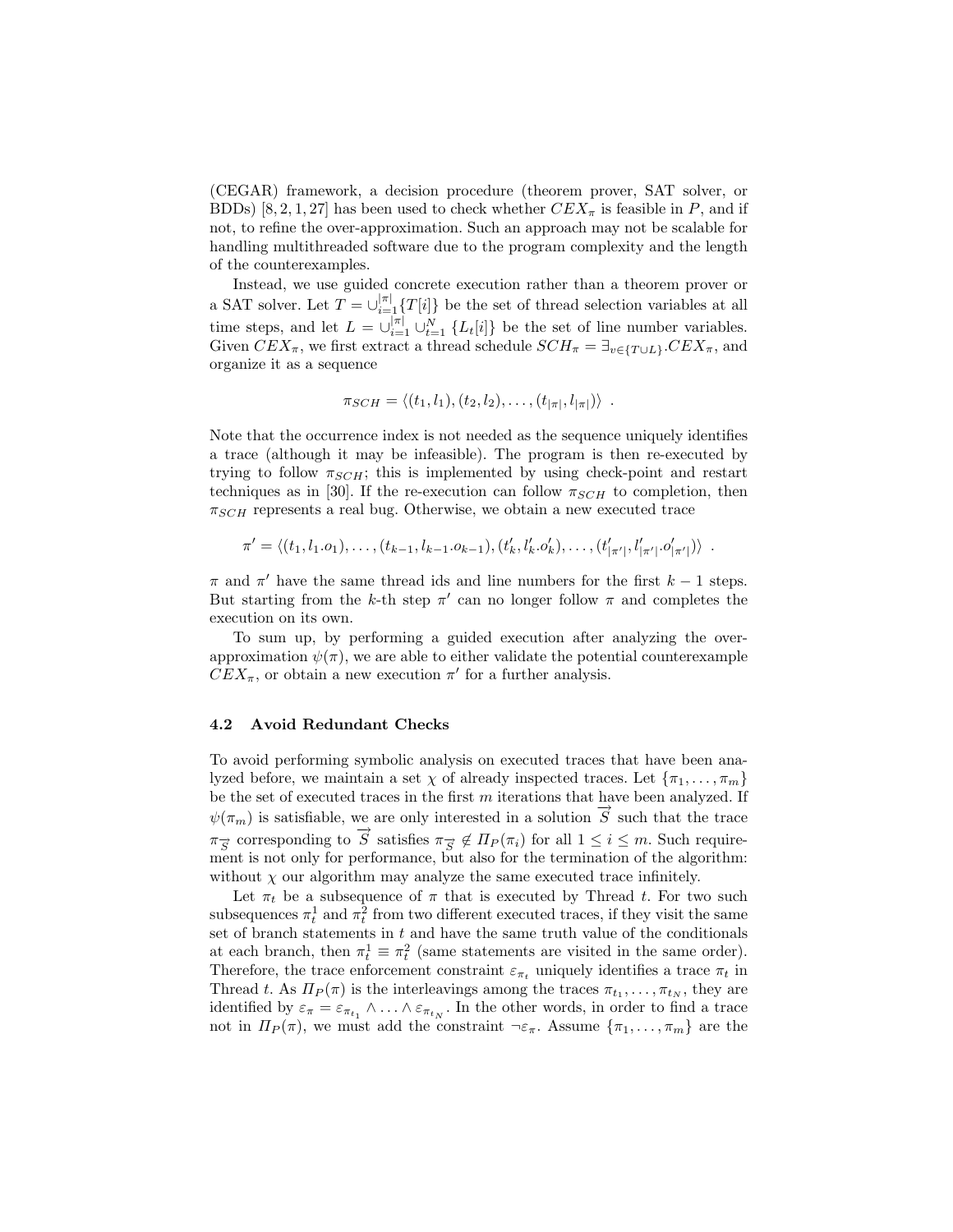traces that have been executed so far, we have

$$
\chi_m \equiv \bigwedge_{k=1}^m \neg \varepsilon_{\pi_k}.\tag{10}
$$

The over-approximation formula at the  $(m + 1)$ -th iteration becomes

$$
\psi(\pi) \equiv \iota_{\pi} \wedge \delta_{\pi}^{o} \wedge \tau_{\pi} \wedge \lambda_{\pi} \wedge \chi_{m} \wedge \neg \rho_{P}. \tag{11}
$$

#### 4.3 An Illustrative Example

Fig. 4 shows a program with two methods foo and bar. At Line 0 foo creates a new thread and invoke bar. There is a recursive call on Line 3 in foo, therefore, multiple threads may be created depending on the input value of a. In the program,  $x$  and  $y$  are global variables with initial value 1, while  $a$  and  $b$  are thread local variables. We would like to check whether there can be an assertion failure on Line 11 under the test value  $a = 1$ .

| foo(int a) $\{$                                       | $bar(int b) \{$      |
|-------------------------------------------------------|----------------------|
| create a new thread $t$ to invoke bar(1);<br>$\theta$ | 13 $y = b$ ;         |
| 1<br>$x = a$ ;                                        | 14 if $(y>0)$        |
| if $(x>0)$<br>$\overline{2}$                          | 15 $x = x-y;$        |
| 3<br>foo $(a-1)$ ;                                    | 16 $y = y-1$ ;       |
| 4<br>else                                             | 17<br>else           |
| 5<br>if $(y \leq 1 \&\& y! = 0)$                      | 18<br>$complexB()$ ; |
| 6<br>$x = y-x;$                                       |                      |
| else if $(y > 10)$<br>7                               |                      |
| 8<br>complexA();                                      |                      |
| 9<br>else                                             |                      |
| 10<br>$x = x-y;$                                      |                      |
| 11<br>assert(0);                                      |                      |
| 12<br>wait for $t$ to complete;                       |                      |
|                                                       |                      |

Fig. 4. A program with recursion and dynamically created threads.

Assume the first executed trace is  $\pi_1 = \langle (1, 0.1), (1, 1.1), (1, 2.1), (1, 3), (1, 0.2),$  $(1, 1.2), (1, 2.2), (1, 5), (1, 6), (2, 13), (2, 14), (2, 15), (2, 16), (3, 13), (3, 14), (3, 15), (3, 16),$  $(1, 12.1), (1, 12.2)$ , in which Thread 1 creates Thread 2 and 3 that execute  $bar(1)$ . Note that in  $\pi_1$  we drop the occurrence index if a statement of a thread occurs only once. An under-approximated symbolic analysis on  $\pi_1$  does not yield an assertion violation, but the over-approximated symbolic analysis produces a counter-example  $CEX_1 = \langle (1, 0), (1, 1), (2, 13), (2, 14), (2, 15), (1, 2), (1, 5), (1, 7),$  $(1, 10), (1, 11)$ , which leads to an assertion failure on Line 11. An execution following  $CEX_1$  shows that the counterexample is spurious as it can only follow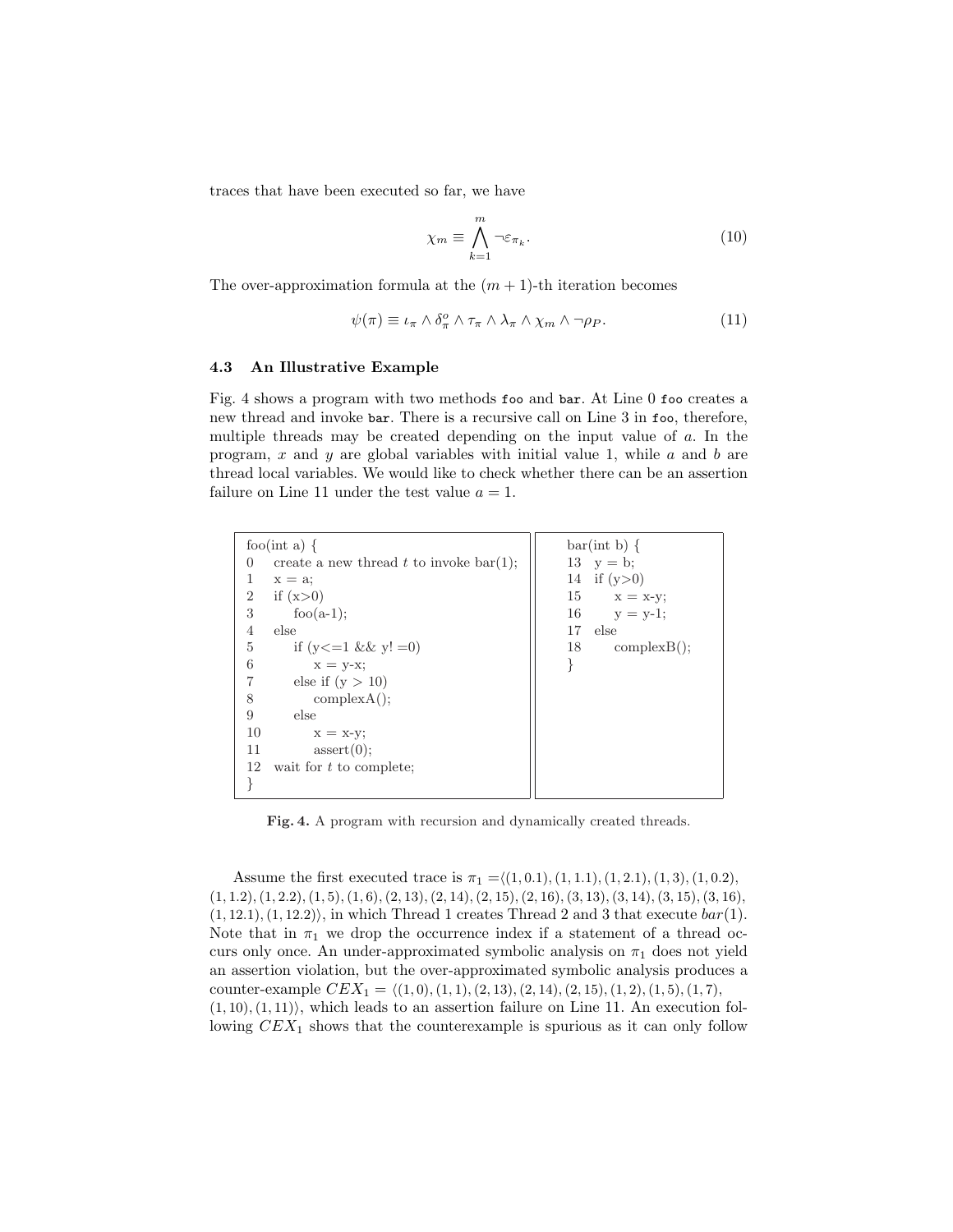up to  $(1, 5)$ , because the else branch on Line 5 cannot be taken. The complete executed trace is  $\pi_2 = \langle (1, 0), (1, 1), (2, 13), (2, 14), (2, 15), (1, 2), (1, 5), (1, 6), (2, 16),$  $(1, 12)$ . There is no assertion failure in  $\pi_2$ , but the counterexample obtained from the over-approximated analysis is  $CEX_2 = \langle (1, 0), (1, 1), (2, 13), (2, 14), (2, 15),$  $(2, 16), (1, 2), (1, 5), (1, 7), (1, 10), (1, 11)\$ . A further execution is able to follow the complete trace of  $CEX_2$  and therefore reveals a real assertion failure on line 11.

# 5 Optimizations

We apply *peephole partial order reduction* (PPOR) [29] to exploit the equivalence of interleavings due to independent transitions. Unlike classical partial order reduction [17, 15], PPOR is able to reduce the search space symbolically in an SMT solver.

Given an executed trace  $\pi = \langle (t_1, l_1.o_1, Q_1), \ldots (t_n, l_n.o_n, Q_n) \rangle$ , we add a special scheduling constraint for every pair of tuples  $(t_p, l_p, o_p, Q_p)$  and  $(t_q, l_q, o_q, Q_q)$ such that  $t_p \neq t_q$  and  $Q_p$  and  $Q_q$  are not dependent. Two statements are dependent if they access the same shared variable and at least one access is a write. For example, consider two statements  $Q_p : a[k1] = e_1$  and  $Q_q : a[k2] = e_2$  that are independent if the array index expressions do not have the same value. We add the following constraint to  $\varphi(\pi)$ :

$$
L_p[i] = l_p \cdot o_p \wedge L_q[i] = l_q \cdot o_q \wedge k1|_{V \to V[i]} \neq k2|_{V \to V[i]} \to \neg(T[i] = q \wedge T[i+1] = p),\tag{12}
$$

which prohibits  $Q_p$  being executed immediately after  $Q_q$ . Similar constraints can be added to over-approximated satisfiability formula  $\psi(\pi)$ .

Another optimization is a new thread-local static single assignment (TL-SSA) form to efficiently encode the thread-local statements. TL-SSA can significantly reduce the number of variables and the number of constraints needed in  $\varphi(\pi)$ and  $\psi(\pi)$ , which are crucial since they often directly affect the performance of an SMT solver. Our observation is that the encoding in Section 3 may produce many redundant variables and constraints, due to the fact that it has to assign a fresh copy to every variable at every step. However, statements involving only local variables do not need a fresh copy of the local variables and constraints at every step. Furthermore, in a typical program execution, each statement writes to one variable at a time; a vast number of constraints, in the form of  $v[i + 1] = v[i]$ , are used to keep the current values of the uninvolved variables.

In a purely sequential program, one can use Static Single Assignment (SSA) form [9] to simplify the encoding of a SAT formula [7]. However, SSA is not meant to be used in multithreaded programs (it remains an open problem as to what a SSA-style IR should be for concurrent programs), since a use-define chain for any shared variable cannot be established at compile time. Our observation here is that, while shared global variables cannot take advantages of the SSA form, local variables can still utilize the reduction power of SSA. The proposed TL-SSA form exploits the fact that, in any particular execution trace, the usedefine chain of every local variable can be determined. Consider an executed trace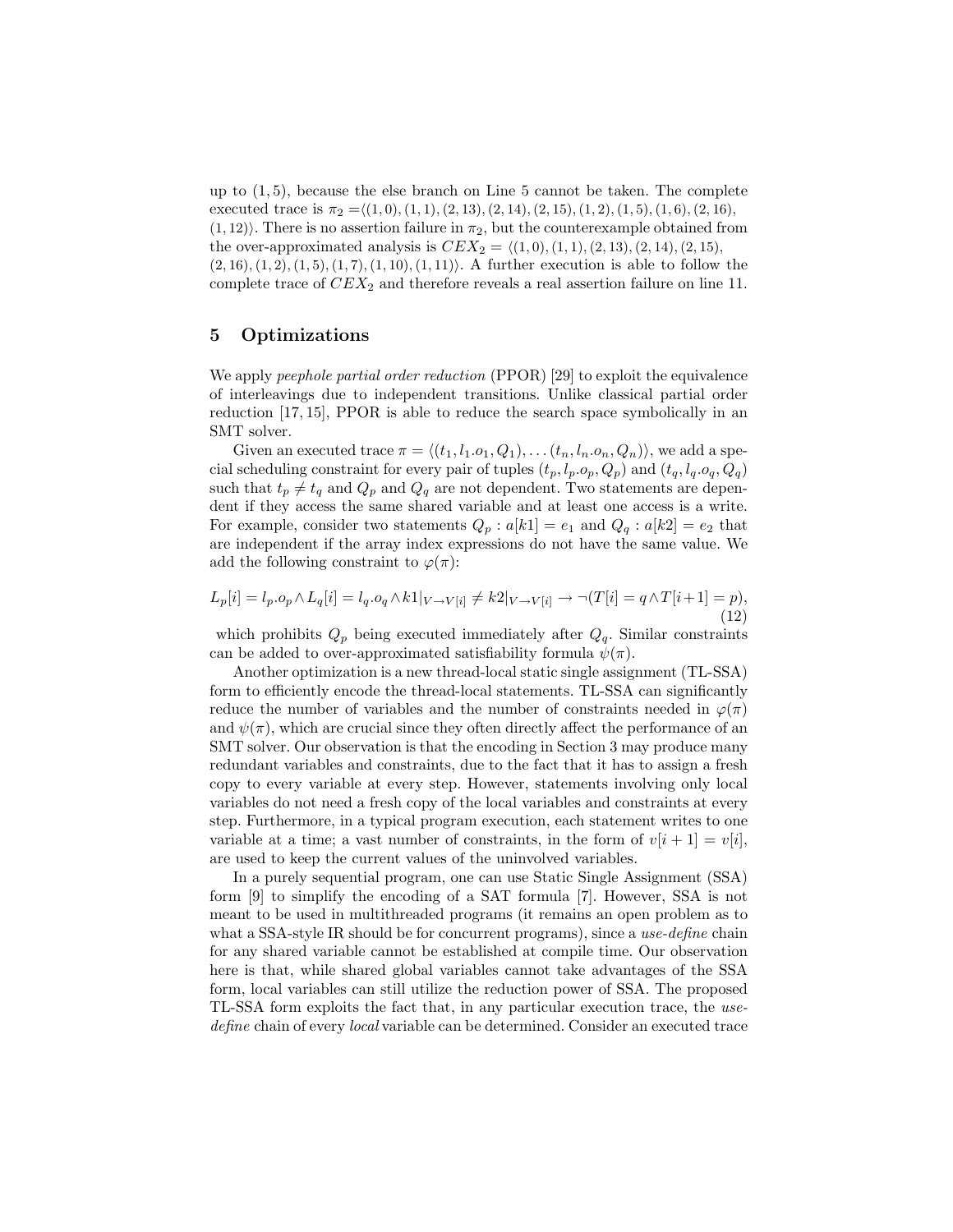snippet  $\langle \ldots (y=a+1), \ldots, (a-y), \ldots (y=y+a) \rangle$ , where y is a shared variable and a is a local variables. In addition, no other statements in the trace access a. The trace with corresponding sequence of TL-SSA statements are  $\langle \ldots (y=a_0+1), \ldots,$  $(a_1=y), \ldots, (y=y+a_1)$ . Instead of creating fresh copies for local variables at every step,the TL-SSA form creates only two copies of a. In addition, there is no need for the constraints  $a[i + 1] = a[i]$  to keep the value of a at each step where a is not assigned.

# 6 Related Work

Since we are not the first in modeling high-level source code semantics using a constraint language, it is helpful to briefly mention some of the successful approaches that have been reported. Noting the large gap between high-level programming languages and those of the formal logics, existing symbolic model checking tools, including [2, 7, 21], often restrict their representations to the pure Boolean domain; that is, they extract a Boolean-level model from the given program and then apply Binary Decision Diagrams (BDDs) [4] or SAT solvers (e.g., [11]) to perform verification. Although modeling all variables as bit-vectors is accurate, such high-precision approaches are often not needed and may generate models that are too large. In addition, bit vectors cannot model floating point arithmetic. In [32], sequential C programs are modeled at the word, as opposed to the bit, level using polyhedral analysis. This approach was shown to be very competitive for handling sequential C programs of non-trivial sizes. Unlike [32] that uses polyhedra library Omega [26] to perform reachability computation, we leverage the recently-demonstrated performance advances of SMT solvers to perform satisfiability checking.

Approaches based on similar ideas that augment testing with formal analysis include [20, 18, 6, 24, 28]. While Synergy [20] considers only sequential programs, we concentrate on multithreaded programs. Concolic testing [18, 6, 24] runs symbolic executions simultaneously with concrete executions, but the purpose is to generate new test inputs for better path coverage. In our approach, the purpose of symbolic analysis is to consider all related feasible thread interleavings implicitly, and in the event of inconclusive results, to guide the next concrete execution to follow a different thread schedule (that obeys program control flow semantics) under the same test vector. Predictive analysis [28] encodes a single execution symbolically without further refinement. The approach that augments testing with formal analysis has also been applied in other domains such as MCAPI [13, 12] and service computing [14].

Although integrated under- and over-approximations have been used in a decision procedure [3] for bit-vector arithmetic, most previous works on hardware and software model checking follow the paradigm of CEGAR [22, 8], which is based solely on over-approximations and uses spurious counterexamples to refine the over-approximations. In [19], Grumberg et al. presented a software model checking procedure based on a series of under-approximations.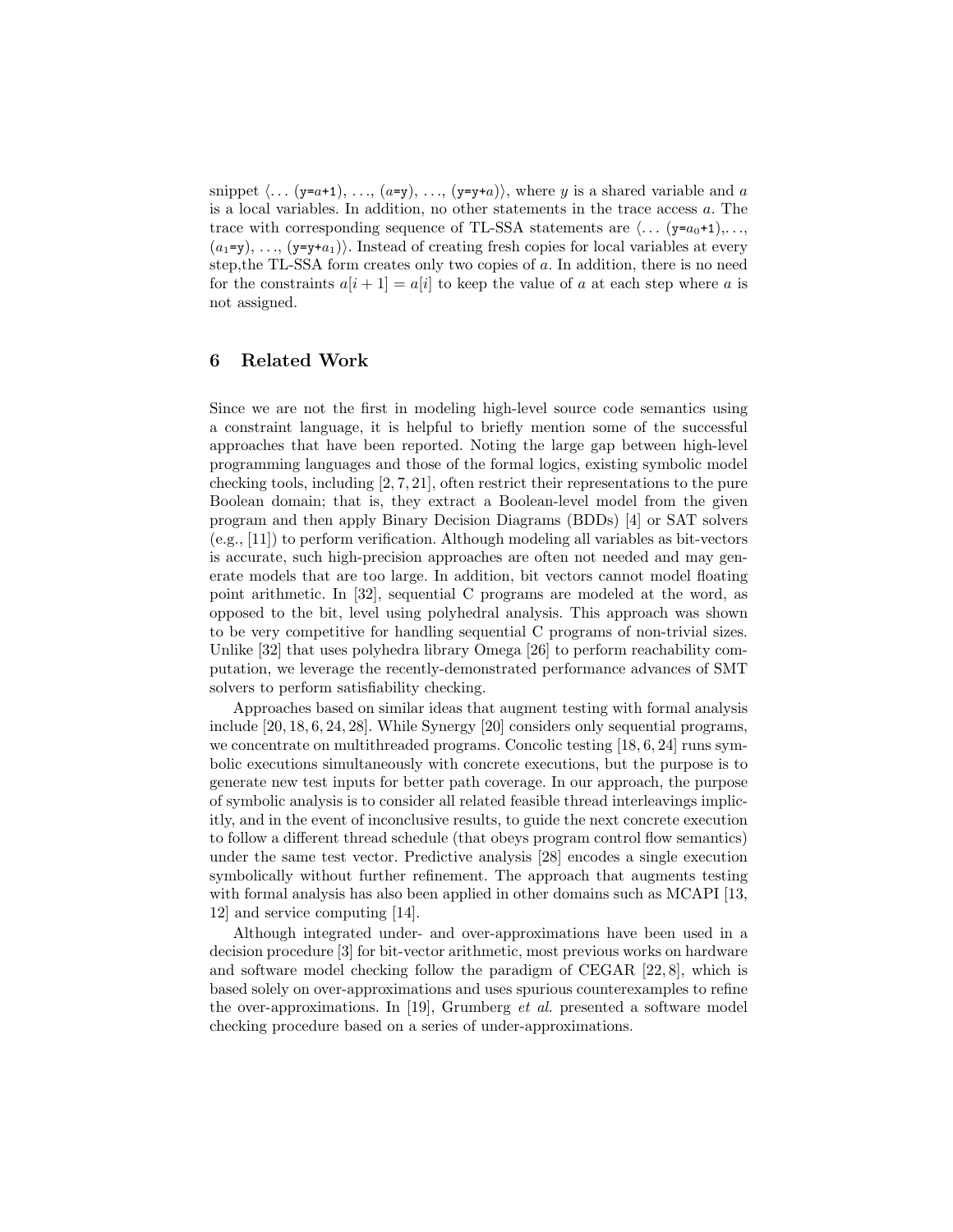|    | <b>BMC</b> |        | TDV                                                  |        |      |
|----|------------|--------|------------------------------------------------------|--------|------|
|    |            |        | $\#threads mem(Mb) time(s) mem(Mb) time(s) speedup $ |        |      |
| 5  | 21.15      | 1.16   | 20.14                                                | 1.07   | 1.08 |
| 10 | 54.29      | 3.18   | 51.92                                                | 3.15   | 1.01 |
| 15 | 129.11     | 66.01  | 100.72                                               | 7.64   | 8.64 |
| 20 | 219.34     | 169.84 | 166.81                                               | 18.69  | 9.09 |
| 25 | 317.40     | 215.87 | 250.13                                               | 44.33  | 4.87 |
| 30 | 420.54     | 222.85 | 348.18                                               | 45.83  | 4.86 |
| 35 | 538.75     | 140.21 | 461.85                                               | 42.11  | 3.33 |
| 40 | 692.62     | 150.66 | 597.55                                               | 73.69  | 2.04 |
| 45 |            |        | 745.86                                               | 77.79  |      |
| 50 |            |        | 906.9                                                | 143.27 |      |
| 55 |            |        | 1106.1                                               | 122.93 |      |
| 60 |            |        | 1330.5                                               | 182.53 |      |
| 65 |            |        | 1510.4                                               | 222.87 |      |
| 70 |            |        | 1737.5                                               | 289.86 |      |
| 75 |            |        | 2003.6                                               | 438.82 |      |
| 80 |            |        | 2270.1                                               | 407.07 |      |

Table 2. Bounded model checking (BMC) v.s trace-driven verification (TDV) for the multithreaded program in Fig. 4

There are several research projects that target concurrent program verification directly. Inspect [30] and CHESS [25] can check multithreaded  $C/C++$ programs by explicitly executing different interleavings using dynamic partial order reduction [16]. However, explicitly exploring the thread interleavings does not scale well in the presence of a large number of (equivalence classes of) interleavings. The recent development in CHESS [25] also allows the tool to perform context bounded model checking. However, it is not intuitive to ask from user for a preset value on the number of context switches. CheckFence [5] checks all concurrent executions of a given C program on a relaxed memory model and verifies that they are observationally equivalent to a sequential execution, which targets a different application than ours.

# 7 Experiments

We have implemented a prototype of TDV using the Yices SMT solver [10], which is capable of deciding formulas with a combination of theories including propositional logic, linear arithmetic, and arrays. We performed two case studies. The first case study is on the example shown in Fig. 4 with multiple threads and recursions, and the second case study is on a file system implementation, which was previously used in [16]. Our experiments were conducted on a workstation with Pentium D 2.8 GHz CPU and 4GB memory running Red Hat Linux 7.2.

Table 2 shows the results of the first case study. By changing the value of the test variable a, we can increase the number of threads and the level of recursion.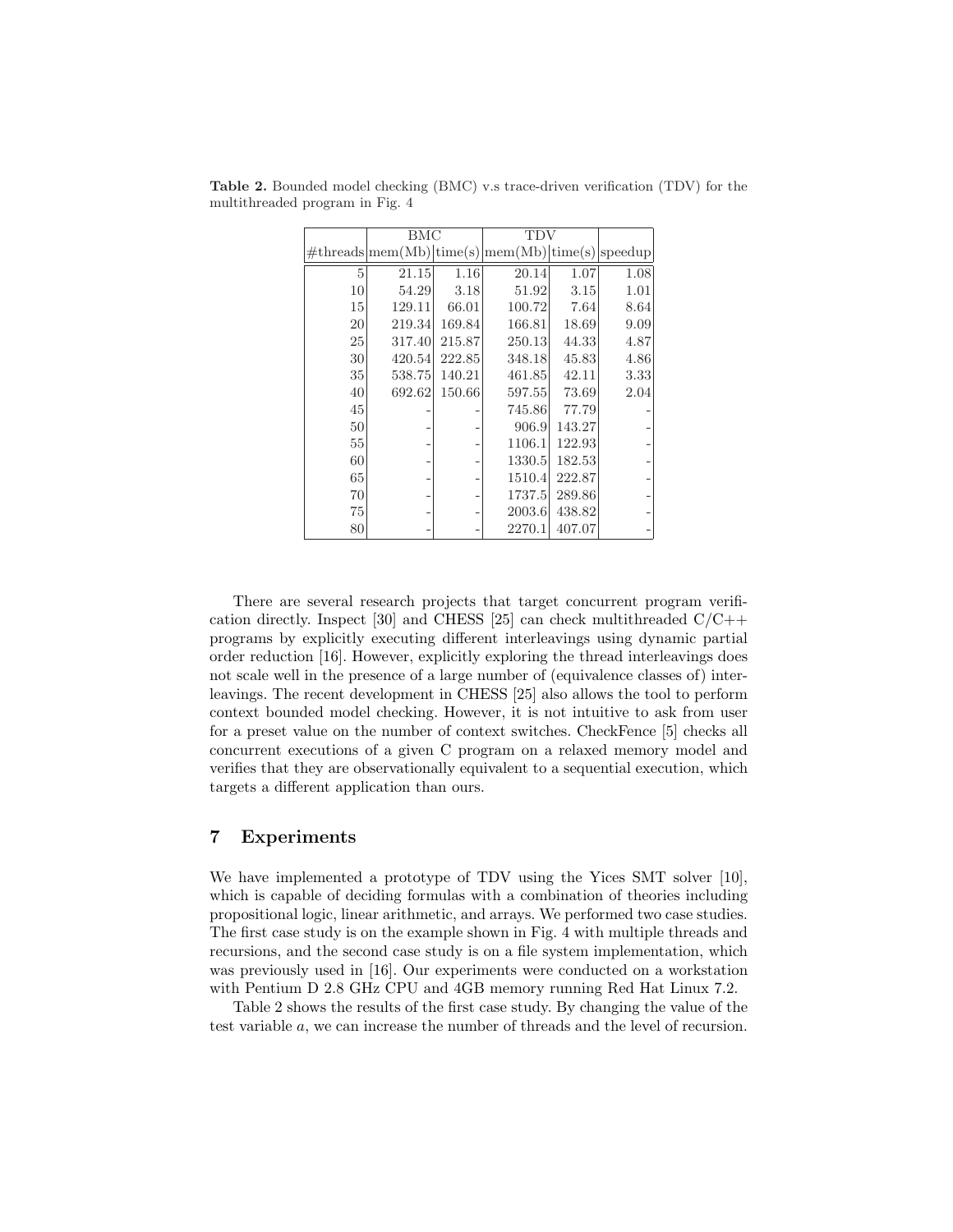Table 3. Bounded model checking (BMC), trace-driven verification (TDV), and tracedriven verification with optimizations (TDVO)

| filesystem example                          |                 |             |       | BMC                                 | <b>TDV</b>  |       |                   | <b>TDVO</b> |      |              |
|---------------------------------------------|-----------------|-------------|-------|-------------------------------------|-------------|-------|-------------------|-------------|------|--------------|
| $\sqrt{\text{#threads} \text{depth} }$ prop |                 |             | mem   |                                     | time mem    |       | time speedup mem  |             |      | time speedup |
| $\overline{2}$                              | 10 <sup>1</sup> | satl        | 13.51 | 34.8                                | 8.86        | 15.7  | 2.22              | 7.58        | 1.7  | 20.47        |
| $\overline{2}$                              | 16              | satl        | 42.72 |                                     | 665.0 18.14 | 126.0 |                   | 5.28 12.82  | 9.4  | 70.74        |
| $\overline{2}$                              | 22              | satl        | 40.56 | 2324.6 23.44                        |             | 212.5 |                   | 10.94 25.37 | 15.9 | 91.63        |
| 3                                           | 21              |             |       | sat $ 194.21 49642.3 42.77 1823.1 $ |             |       | 27.23 30.95 381.8 |             |      | 130.02       |
| $\overline{2}$                              |                 | $10$  unsat | 7.50  | 7.2                                 | 5.36        | 1.03  | 6.99              | 5.27        | 0.26 | 27.69        |
| $\overline{2}$                              |                 | 16 unsat    | 15.85 |                                     | 824.9 13.37 | 82.7  | 9.97              | 7.76        | 1.24 | 665.24       |
| 3                                           |                 | 15 lunsat   | 73.07 | 9488.7 11.83                        |             | 122.7 | 77.33             | 9.16        | 8.1  | 1171.44      |

Column 1 lists the number of threads. Columns 2 and 3 show the peak memory and total time usage for Bounded Model Checking (BMC) without dynamic execution and abstraction. Columns 4 and 5 show the peak memory and total time usage for TDV. Note that optimizations has been applied to both methods. The last Column shows the speedup of the new method. A one-hour timeout limit is used in all the experiments. BMC ran out of time for test cases with more than 50 threads, while our method took only 407 seconds to complete 80 threads.

We also performed the experiments on the file system example, which is derived from a synchronization idiom found in the Frangipani file system. Table 3 shows the results we obtained by comparing BMC and TDV, both without and with optimizations. The results show that TDV gains a speedup from 1.46 to 77.33 over BMC, and the TDV with optimizations gains a speedup from 5.87 to 1171.44 over BMC, with an average speedup of 299.

# 8 Conclusion and Future Work

We have presented a new method to combine the efficiency of dynamic executions with the reasoning power of an SMT solver for the verification of safety properties of multithreaded programs. The main contributions are (1) a new symbolic encoding of executions of a multithreaded program, (2) using both under- and over-approximations in the same trace-driven abstraction framework, where refinement involving the mutual guidance between concrete program execution and symbolic analysis. For future work, we plan to investigate performance enhancement techniques, such as minimal unsatisfiable core analysis [23] and dynamic path reduction [31], to allow TDV to scale to larger programs.

# References

1. Z. Andraus and K. Sakallah. Automatic abstraction and verification of verilog models. In Design Automation Conference (DAC), pages 218–223, San Diego, California, 2004.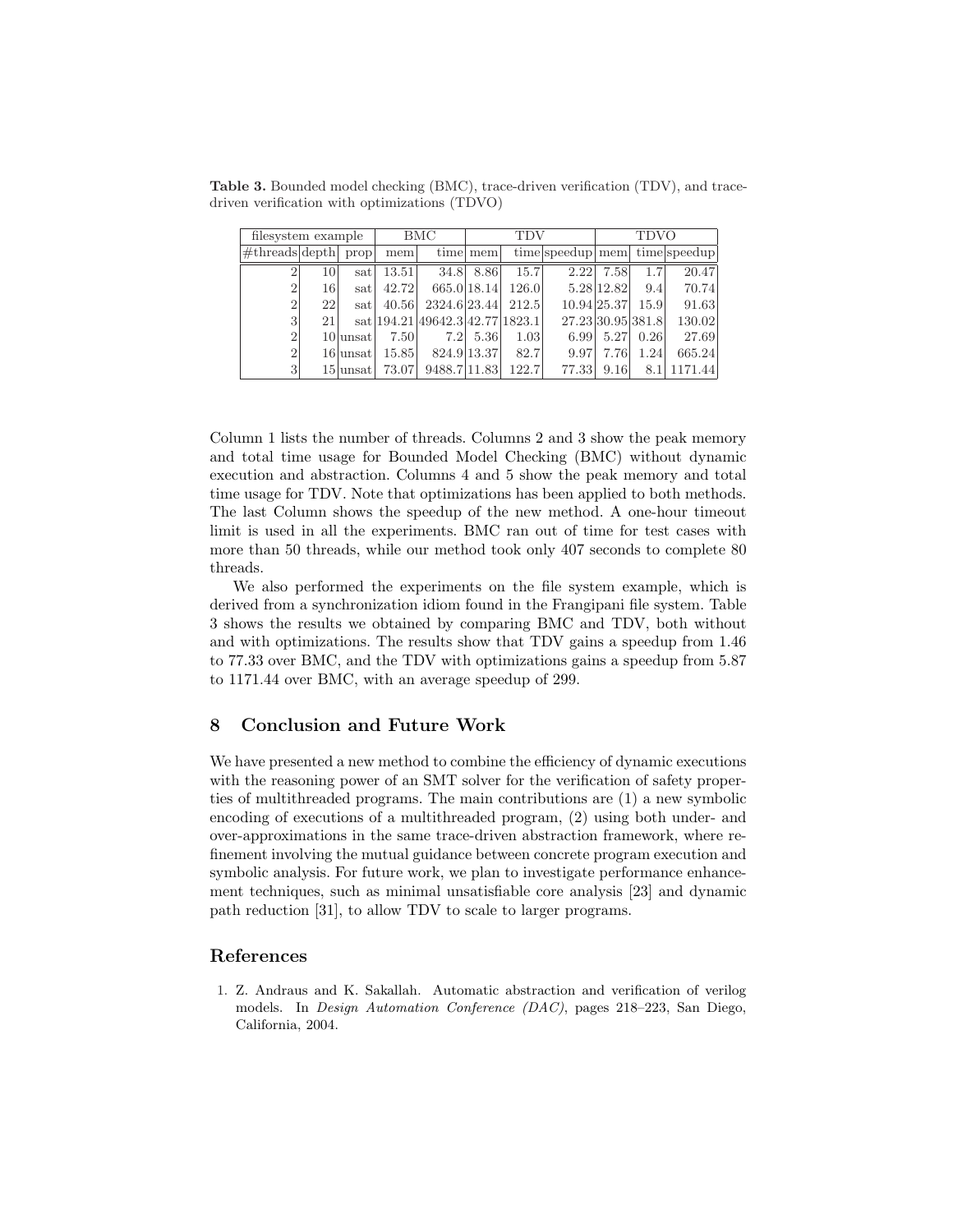- 2. T. Ball, R. Majumdar, T. Millstein, and S. Rajamani. Automatic predicate abstraction of c programs. In Programming Language Design and Implementation, pages 203–213, 2001.
- 3. R. Bryant, D. Kroening, J. Ouaknine, S. A. Seshia, O. Strichman, and B. Brady. Deciding bit-vector arithmetic with abstraction. In International Conference on Tools and Algorithms for Construction and Analysis of Systems, March 2007.
- 4. R. E. Bryant. Graph-based algorithms for boolean function manipulation. IEEE Transactions on Computers, 35(8), 1986.
- 5. S. Burckhardt, R. Alur, and M. M. K. Martin. Checkfence: checking consistency of concurrent data types on relaxed memory models. In Programming language design and implementation, pages 12–21, New York, NY, USA, 2007. ACM Press.
- 6. C. Cadar, V. Ganesh, P. Pawlowski, D. Dill, and D. Engler. EXE: automatically generating inputs of death. In ACM conference on Computer and communications security. ACM, 2006.
- 7. E. Clarke, D. Kroening, and F. Lerda. A tool for checking ANSI-C programs. In Tools and Algorithms for the Construction and Analysis of Systems, pages 168–176. Springer, 2004. LNCS 2988.
- 8. E. M. Clarke, O. Grumberg, S. Jha, Y. Lu, and H. Veith. Counterexample-guided abstraction refinement. In Computer Aided Verification, pages 154–169, 2000.
- 9. R. Cytron, J. Ferrante, B. K. Rosen, M. N. Wegman, and F. K. Zadeck. Efficiently computing static single assignment form and the control dependence graph. ACM Trans. Program. Lang. Syst., 13(4):451–490, 1991.
- 10. B. Dutertre and L. de Moura. A Fast Linear-Arithmetic Solver for DPLL(T). In Computer-Aided Verification conference, pages 81–94. Springer, 2006. LNCS 4144.
- 11. N. Een and N. Sorensson. An extensible sat-solver. In Satisfiability Workshop, 2003.
- 12. M. Elwakil and Z. Yang. Debugging Support Tool for MCAPI Applications. In Workshop on Parallel and Distributed Systems: Testing, Analysis, and Debugging, 2010.
- 13. M. Elwakil, Z. Yang, and L. Wang. CRI: Symbolic Debugger for MCAPI Applications. In The 8th International Symposium on Automated Technology for Verification and Analysis. Springer-Verlag, 2010.
- 14. M. Elwakil, Z. Yang, L. Wang, and Q. Chen. Message race detection for web services by an smt-based analysis. In The 7th International Conference on Autonomic and Trusted Computing. Springer-Verlag, 2010.
- 15. C. Flanagan and P. Godefroid. Dynamic partial-order reduction for model checking software. In Principles of programming languages, pages 110–121, 2005.
- 16. C. Flanagan and P. Godefroid. Dynamic partial-order reduction for model checking software. SIGPLAN Not., 40(1):110–121, 2005.
- 17. P. Godefroid. Partial-Order Methods for the Verification of Concurrent Systems. Springer, 1996. LNCS 1032.
- 18. P. Godefroid, N. Klarlund, and K. Sen. Dart: directed automated random testing. In PLDI, pages 213–223, 2005.
- 19. O. Grumberg, F. Lerda, O. Strichman, and M. Theobald. Proof-guided underapproximation-widening for multi-process systems. SIGPLAN Notices, 40(1):122–131, 2005.
- 20. B. Gulavani, T. Henzinger, Y. Kannan, A. Nori, and S. Rajamani. SYNERGY: a new algorithm for property checking. In Foundations of software engineering, pages 117–127, 2006.